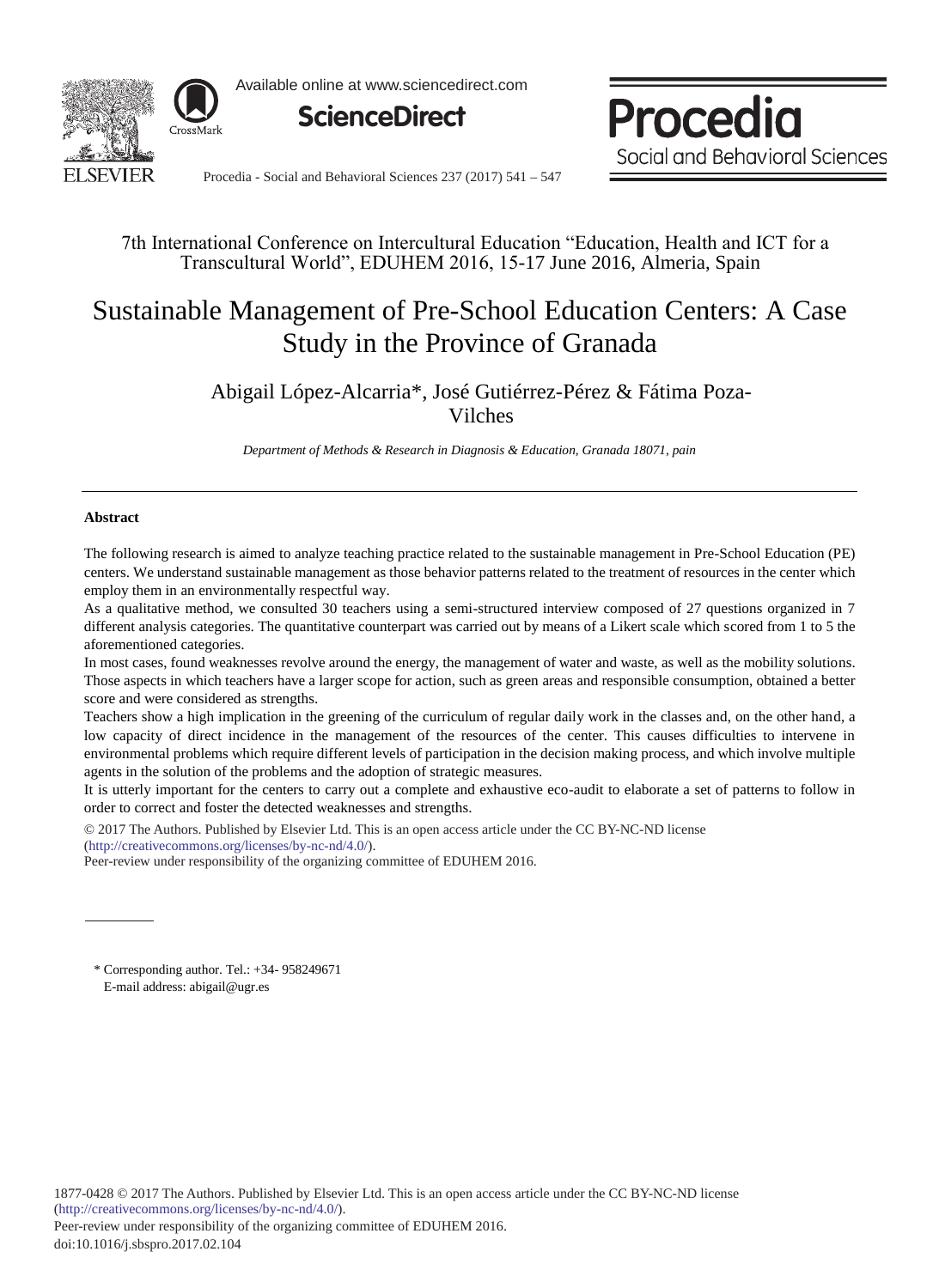*Keywords:* Sustainable Management, Pre-School Education, Case Study.

#### **1. Introduction**

Current environmental problems such as the loss of biodiversity, soil overuse, draining of resources, introduction of non-autochthonous species and climate change, are forcing educators to get actively implicated in the search of solutions for all these problems which deeply affect citizens. Environmental Education (EE) has become institutionalized as a necessary modality of systematic and structured intervention inside mandatory educational systems, by getting integrated in the curriculum in different modalities and formats in an effort of coordinated strategic planning from different institutional perspectives worried by a common cause: educating critical citizens committed to environmental issues (Gutiérrez, 2011).

Education centers constitute a privileged scenario to work this kind of competences, since peculiar human interactions having special relevance for the involved people, take place in them. On the one hand, given their specific educational function, they have a fundamental role to helping the analysis and comprehension of complex reality, on the other hand, the educational community constitutes itself a miniaturized model of a city in which it is possible to test different procedures and adopt sustainable solutions in a reduced scale. Hence, schools can be a good place to imagine and experiment strategies to live according to the basic tenet of sustainability in the daily practice (Burgos, Gutiérrez y Perales, 2015).

A school including education for sustainability in their curriculum will become an educational community which prepares their agents for the future, and which forms part of the culture of complexity, which fosters critical thinking and which teaches to feel and respect the environment behaving in a responsible way. These centers offer an education based on innovation, participation and local and global collaboration.

### **2. Objectives**

Our research is aimed to discover which measures are being carried out from pre-school education centers through the scope of management. Along this article we explain the procedure followed to the consecution of this main goal together with the different instruments we generated to gather information as well as the findings and conclusions.

### **3. Research Procedure**

We based our study on descriptive research since we aim to discover and interpret sustainable management of schools from the lens of teachers.

#### *3.1. Sample*

The sample is composed of 30 pre-school teachers working in different centers in Granada and its province (Spain). In this case, we employed a non-probabilistic sampling of intentional character to select our sample, since we consider this sample as the most representative of the population under study. 86.7% of the interviewees are women, while 13.3% are men.

### *3.2. Data collection tools*

As the data gathering tool we elaborated a protocol composed of 27 questions organized in seven different categories of analysis. The interview contains questions related to the following aspects: Water, Waste, Energy, Mobility, Green areas, Resources and Responsible consumption.

Additionally, to evaluate data in a quantitative way, we developed a value scale in which the subjects scored from 1 (not satisfactory at all) to 5 (very satisfactory) their satisfaction degree with the seven proposed categories.

Therefore, we have followed a twofold methodological approach since we carry out both qualitative and quantitative analyses. On the one hand, we employ quantitative analysis through the value scale to ease the